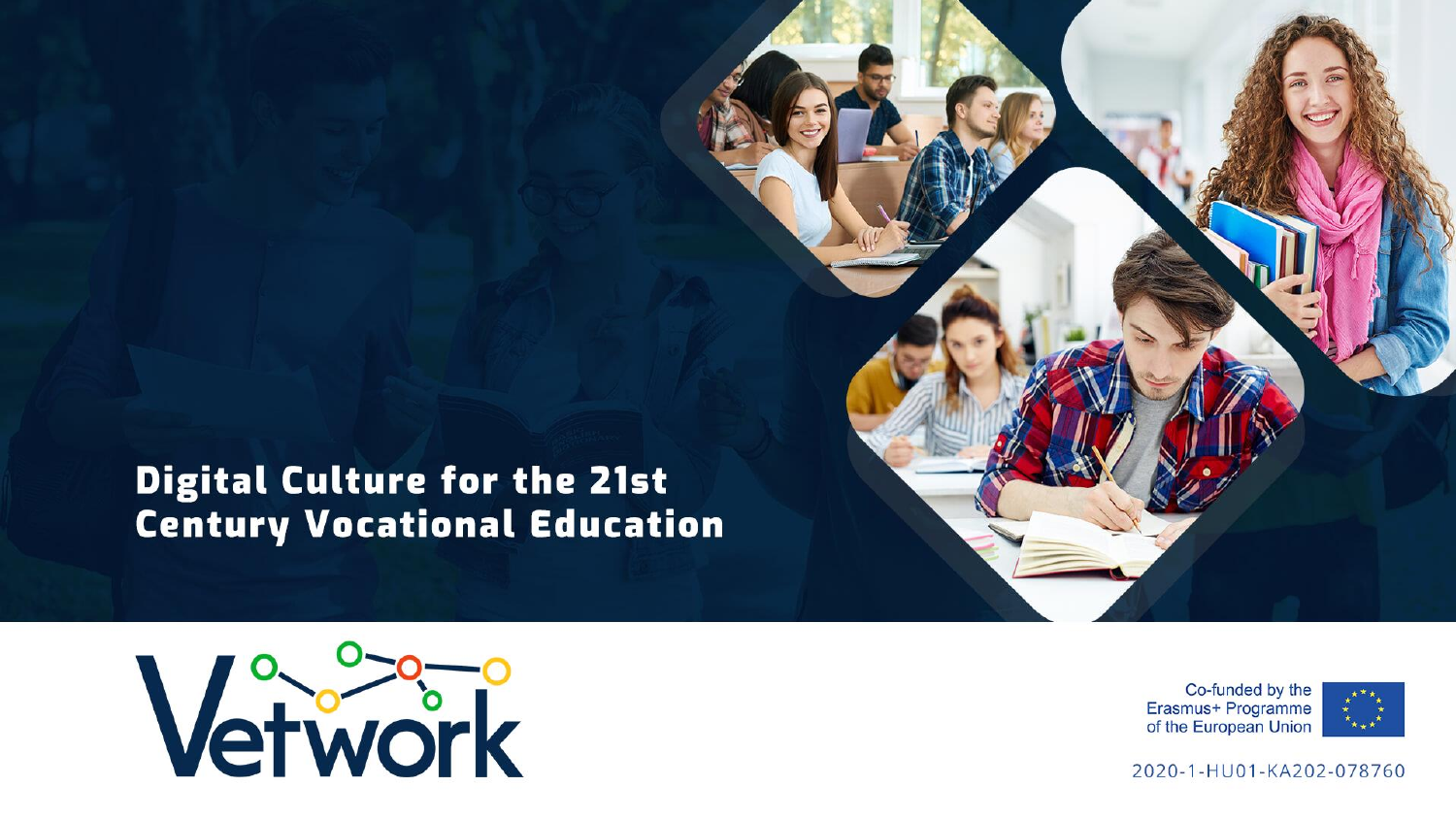### Online meeting **10-Nov-2021**





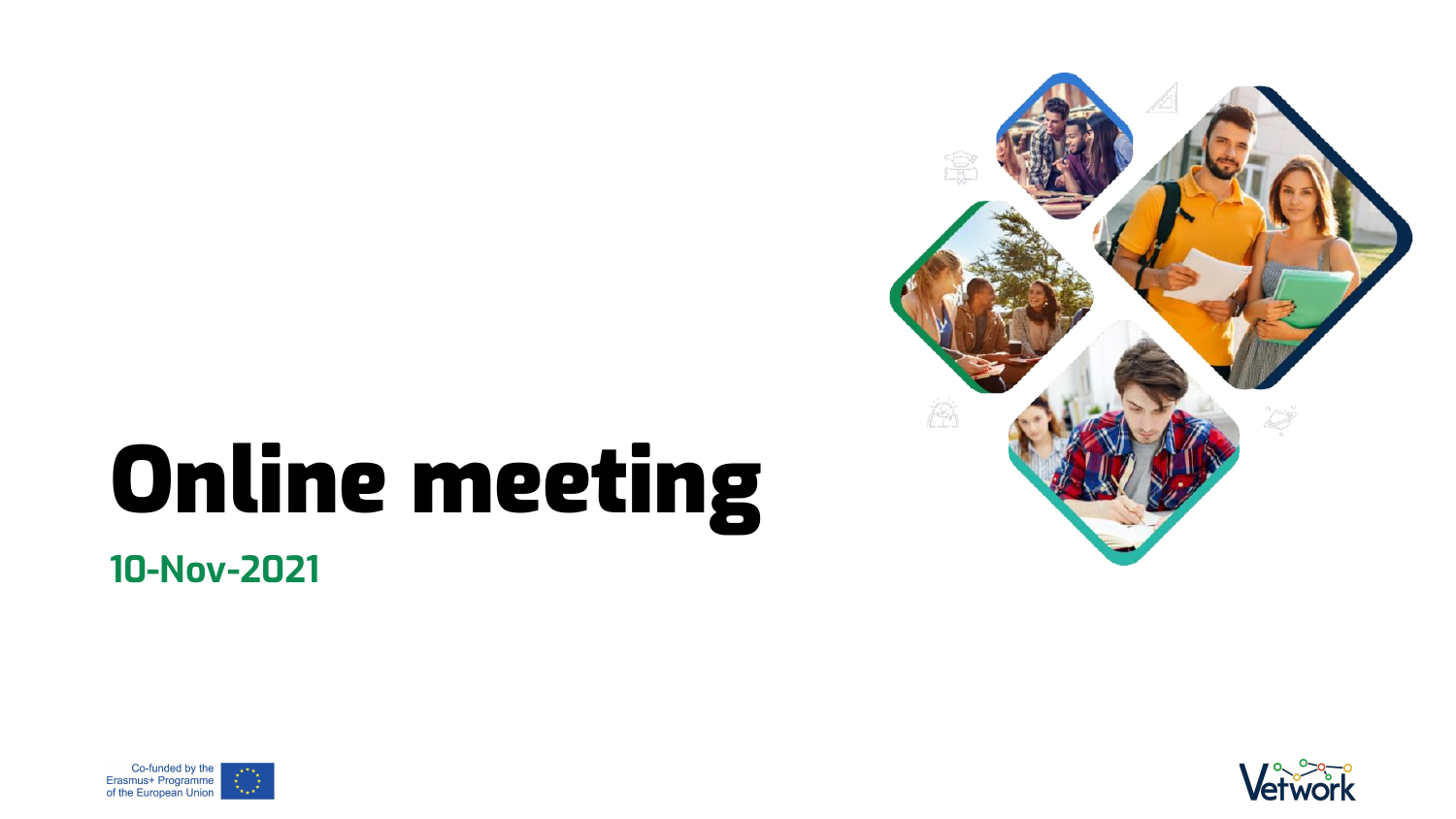# Update

- BIC change in contact person, welcome to Boštjan
- 2nd transnational meeting
- O Progress Report submitted
- O Time Sheet (send example for checking)
- O Digital Pedagogy Strategy (draft)



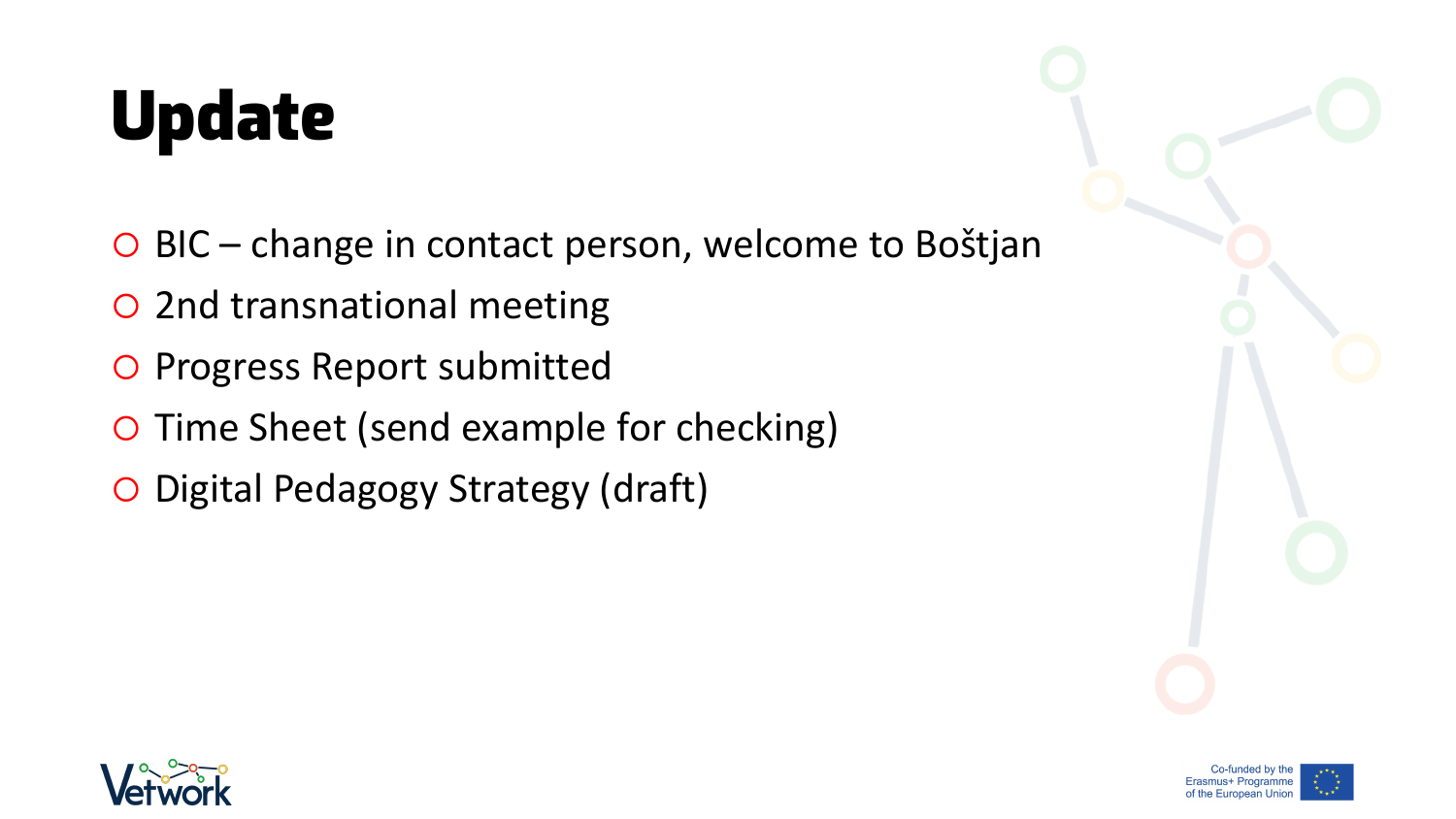### **Dissemination**

| Prompt       | 11 |
|--------------|----|
| <b>CFCLM</b> | 8  |
| LIC          | 3  |
| Számalk      | 21 |
| Magyula      | 1  |
| <b>BIC</b>   | 3  |
| UP           | 10 |
| Ipari        | 1  |

#### **Newsletter**  $1<sup>st</sup>$  Issue October 2021

PUBLISHED BY: PROMPT-H LTD. **EDITOR: Anita Téringer Copyright © VETWork Consortium** 



#### **Toolkit for developing Digital Pedagogy Strategy**

#### **Kick-off**

The VETWork project kicked-off in October 2020, when partners had their first transnational meeting online.

Digital Culture for the 21st Century

#### Activities and results of the 1st phase

**Vocational Education** 

The VETWork website was set up and is being used not only for external communication purposes but also as a collaboration platform for the project partners.



The pandemic circumstances forced us to contact the partner VET schools online, instead of visiting them. Interviews were organised in the 5 partner institutes along a pre-defined, standard set of questions related to digital pedagogical practice. Managers, teachers and students were the basis of account and account of the same of the second a

The outputs of the interviews (that are tailor-made recommendations) and the results of the SELFIE surveys were key inputs to the Digital Pedagogy Strategies of the schools which they already drafted and will finalize during the next months.

The strategies have some common elements that cover:

- the future role of learning platforms like MS Teams,
- creative pedagogy,  $\bullet$
- $\bullet$ the development of teachers.

Schools have dedicated altogether 50 teachers, who will be involved in the upcoming stages of the project: the online teacher training, the workshops and pilot lessons. These teachers performed their own individual assessment as well using the DigCompEdu Self-reflection Tool.

#### **Joint Staff Training**

The 3-day joint staff meeting was organized in Hungary in September 2021. This time educational expert partners attended and exchanged experiences, preparing for a successful further cooperation with their partner schools. They were introduced to methods and tools that ensure a



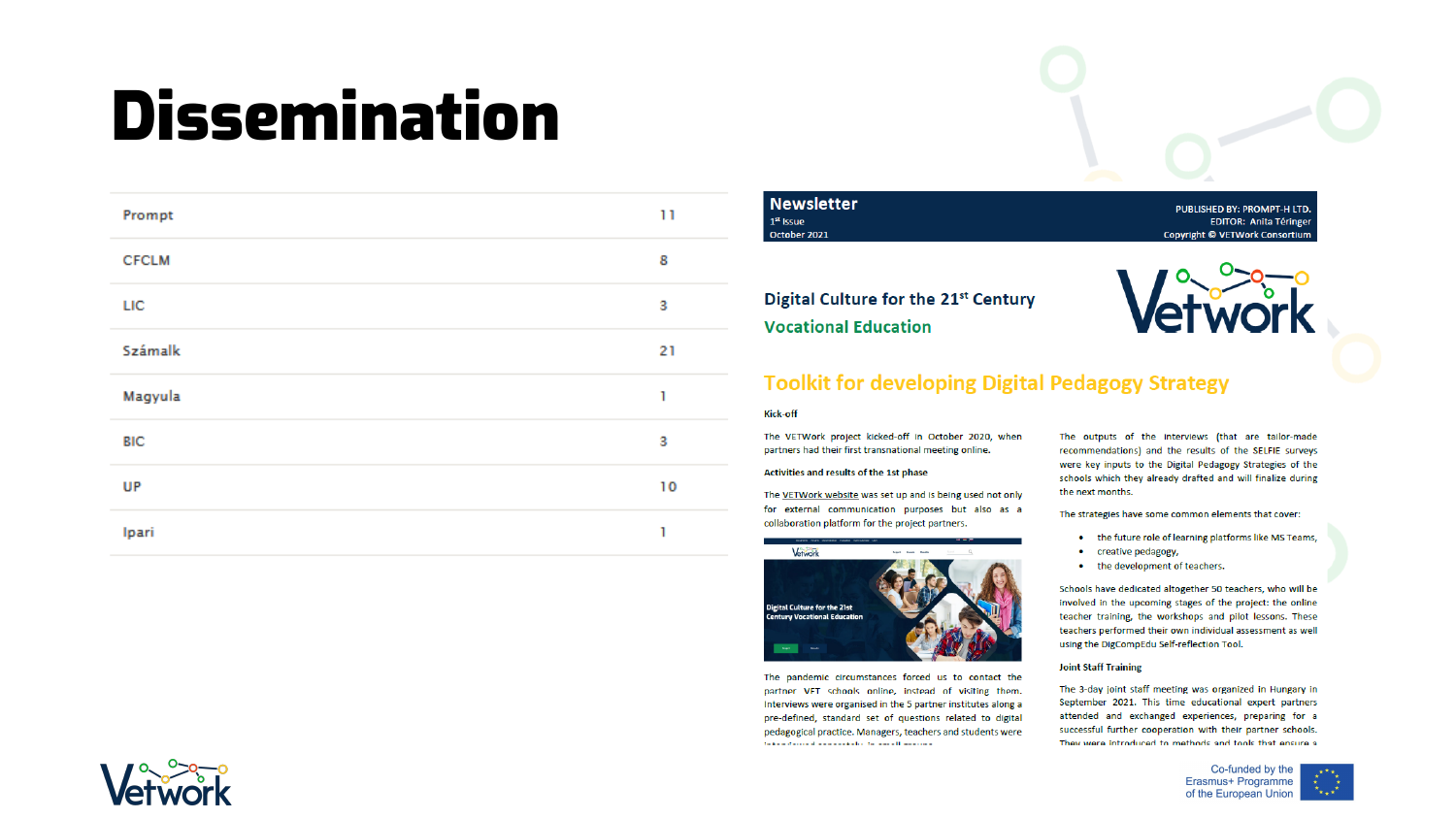## BIC teachers

 $\circ$  Selection of teachers – 13 to be confirmed

| <b>Name</b> | e-mail | profession/subject              |
|-------------|--------|---------------------------------|
|             |        | mathematics                     |
|             |        | physics                         |
|             |        | economics in tourism            |
|             |        | professional italian and german |
|             |        |                                 |

 They will participate at workshops after the training and then deliver pilot lessons



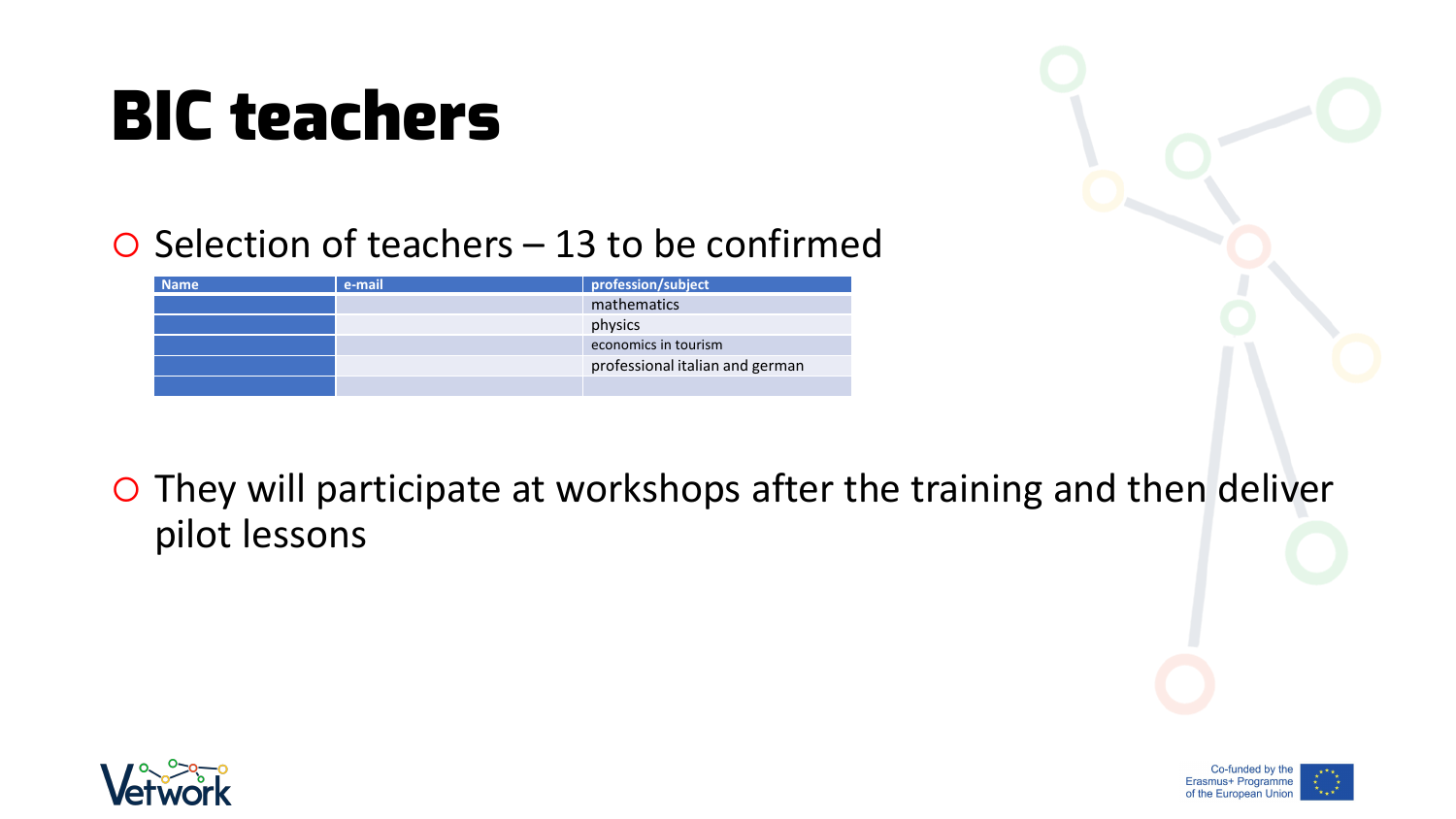## Self-assessment

O Self-assessment results (pdf)- use after online training in individual action planning

| Eredm % | Eredm leírás l | Eredm szint | 1.<br>szakmai<br>elkötelezettség | 2.<br>digitális források<br>kezelése | 3.<br>Tanulás és<br>tanítás | 4.<br>Értékelés | 5.<br>A tanulók<br>támogatása | 6.<br>A tanulók digitális<br>kompetenciáinka<br>támogatása |
|---------|----------------|-------------|----------------------------------|--------------------------------------|-----------------------------|-----------------|-------------------------------|------------------------------------------------------------|
| 50%     | Beépítő        | <b>B1</b>   | 50%                              | 41%                                  | 56%                         | 50%             | 50%                           | 55%                                                        |
| 51%     | Beépítő        | <b>B1</b>   | 56%                              | 41%                                  | 56%                         | 41%             | 58%                           | 50%                                                        |
| 53%     | Beépítő        | <b>B1</b>   | 62%                              | 50%                                  | 56%                         | 50%             | 50%                           | 50%                                                        |
| 53%     | Beépítő        | <b>B1</b>   | 50%                              | 66%                                  | 50%                         | 58%             | 50%                           | 50%                                                        |
| 73%     | Gyakorlott     | <b>B2</b>   | 87%                              | 66%                                  | 68%                         | 50%             | 75%                           | 85%                                                        |
| 32%     | Felfedező      | A2          | 31%                              | 41%                                  | 31%                         | 25%             | 41%                           | 30%                                                        |
| 40%     | Beépítő        | <b>B1</b>   | 37%                              | 25%                                  | 43%                         | 41%             | 50%                           | 45%                                                        |
| 34%     | Felfedező      | A2          | 31%                              | 41%                                  | 31%                         | 50%             | 33%                           | 25%                                                        |
| 45%     | Beépítő        | <b>B1</b>   | 43%                              | 41%                                  | 43%                         | 50%             | 41%                           | 50%                                                        |
| 51%     | Beépítő        | <b>B1</b>   | 37%                              | 66%                                  | 43%                         | 50%             | 66%                           | 50%                                                        |
| 65%     | Gyakorlott     | <b>B2</b>   | 62%                              | 58%                                  | 62%                         | 50%             | 75%                           | 80%                                                        |
|         |                | Max:        | 87%                              | 66%                                  | 68%                         | 58%             | 75%                           | 85%                                                        |
|         |                | Min:        | 31%                              | 25%                                  | 31%                         | 25%             | 33%                           | 25%                                                        |
|         |                | Átlag       | 49,00%                           | 48,00%                               | 49,00%                      | 46,00%          | 53,00%                        | 51,00%                                                     |



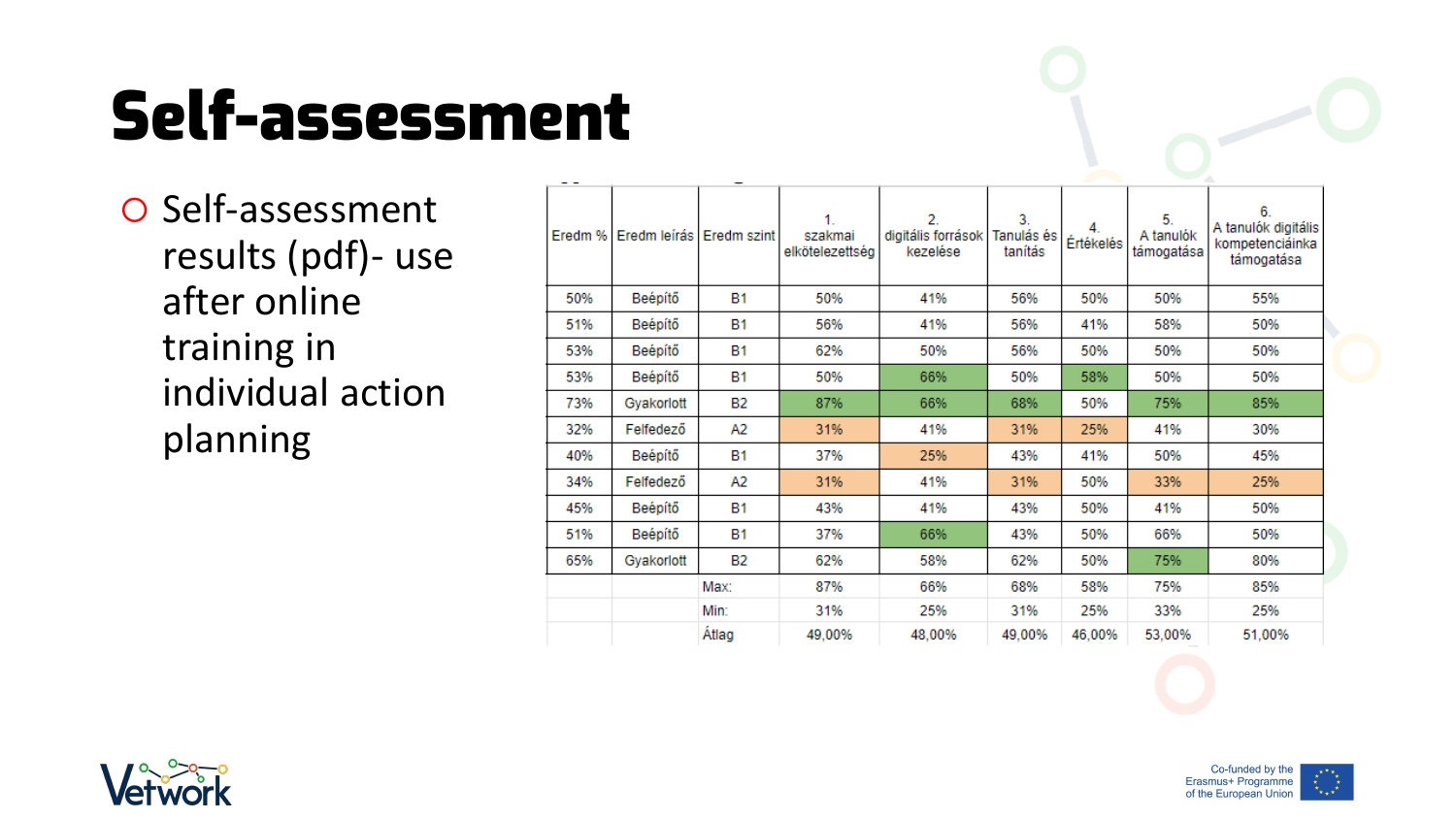# Teacher training - aim

### **O DMC**

Methods

Tools

O Repositories

- O Prepare teachers for the workshops
- O Test online lesson/project planning
- O Contribute to individual action plans





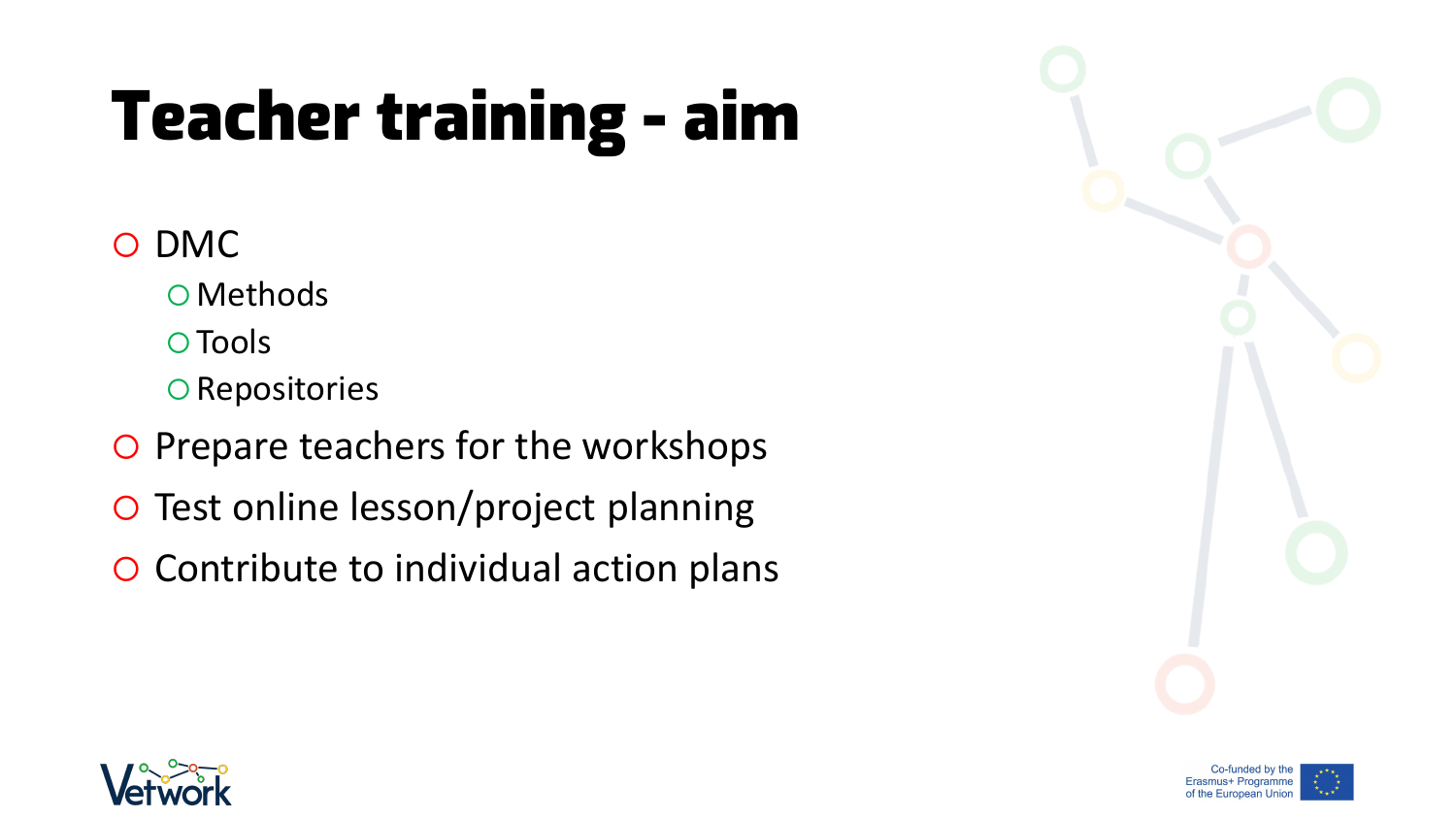# Teacher training - implementation

- Fully online on DMC platform
- O Timing
- O Opening Zoom presentation
- Forum
- O Google Drive





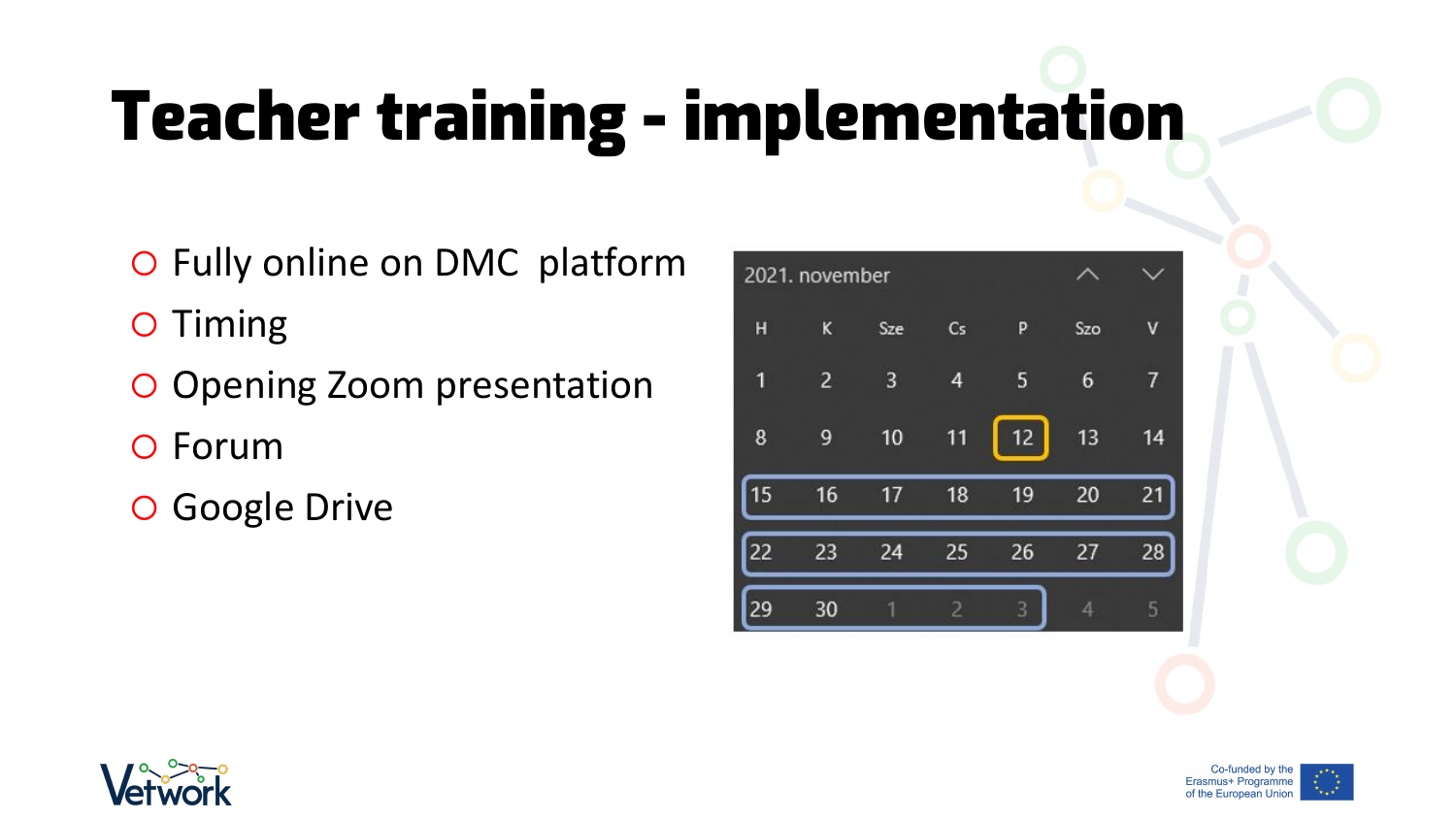# Mentor(s) and tasks

BIC – Borut and/or Peter

- Provide assistance, answer questions, forward problems to the coordinator
- Review, comment, evaluate the submitted assignments (according to given criteria), assess the forum activity, give feedback
- Prepare a summary (based on a template) of the group's activity at the end of the training and send it to the coordinator
- Moderate and facilitate the communication in the forum



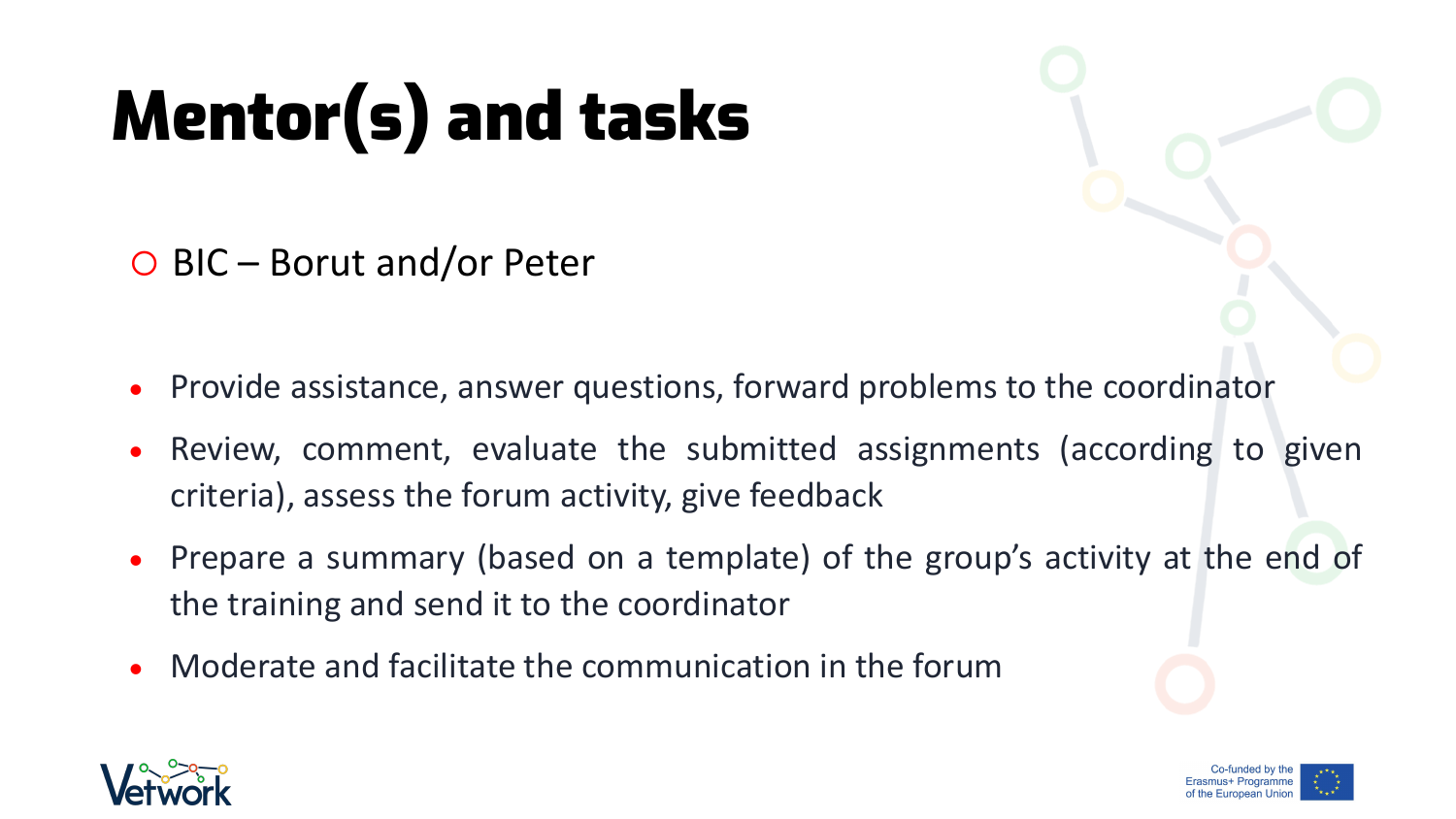# Teacher training – content

 Week 1: The changing role of the teacher, active learning methods, assessment techniques, innovation in education

Week 2: Digital tools for pedagogical purposes

Week 3: Free learning resources, lesson/project planning

Assignment to be submitted by the end of week 3.



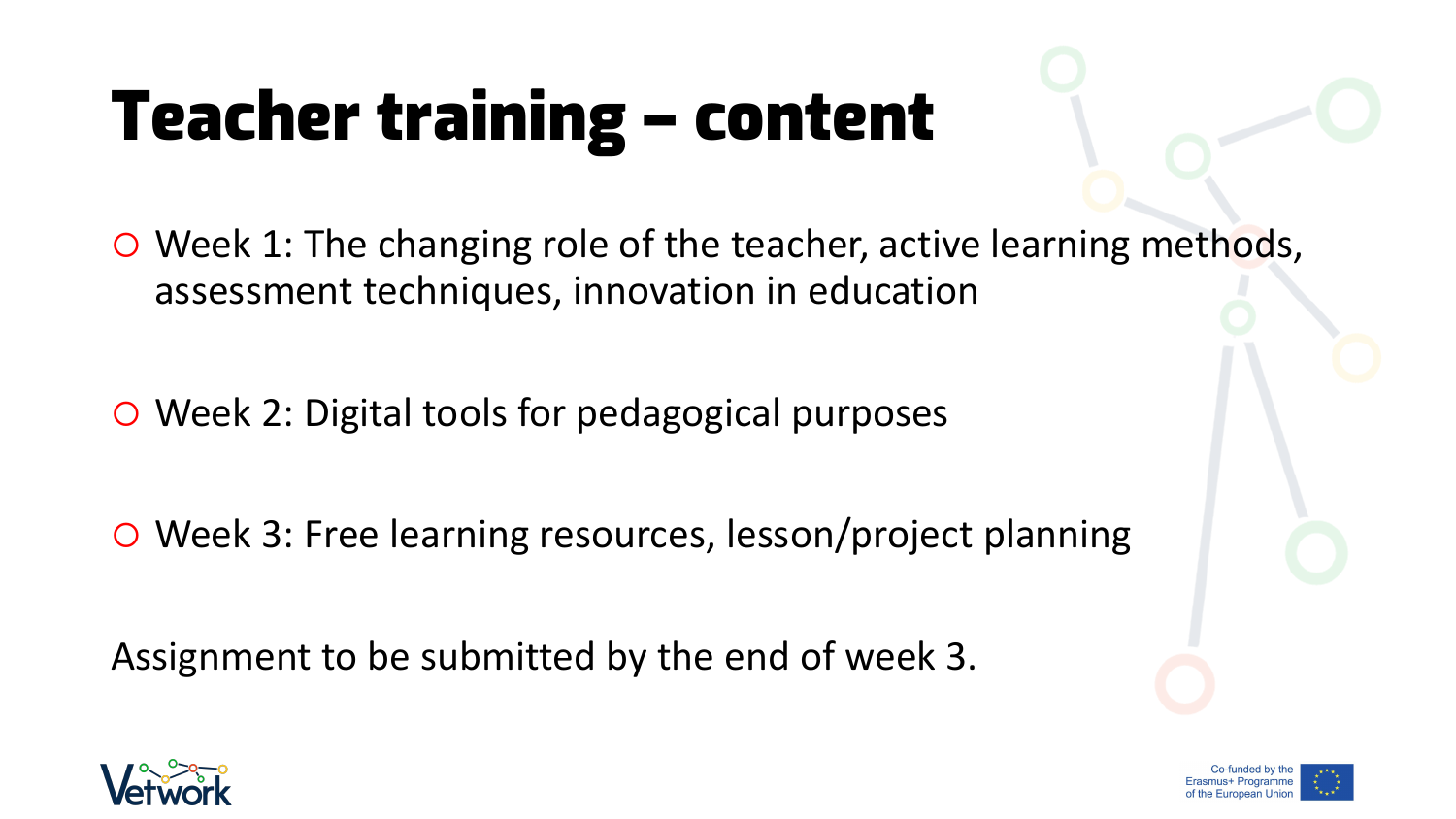## Next steps

- O SL site structure is almost ready, minor translations have to be implemented
- O Translation of content
- O Timing
- O Demo in English
- O Detailed training plan sent and to be discussed...



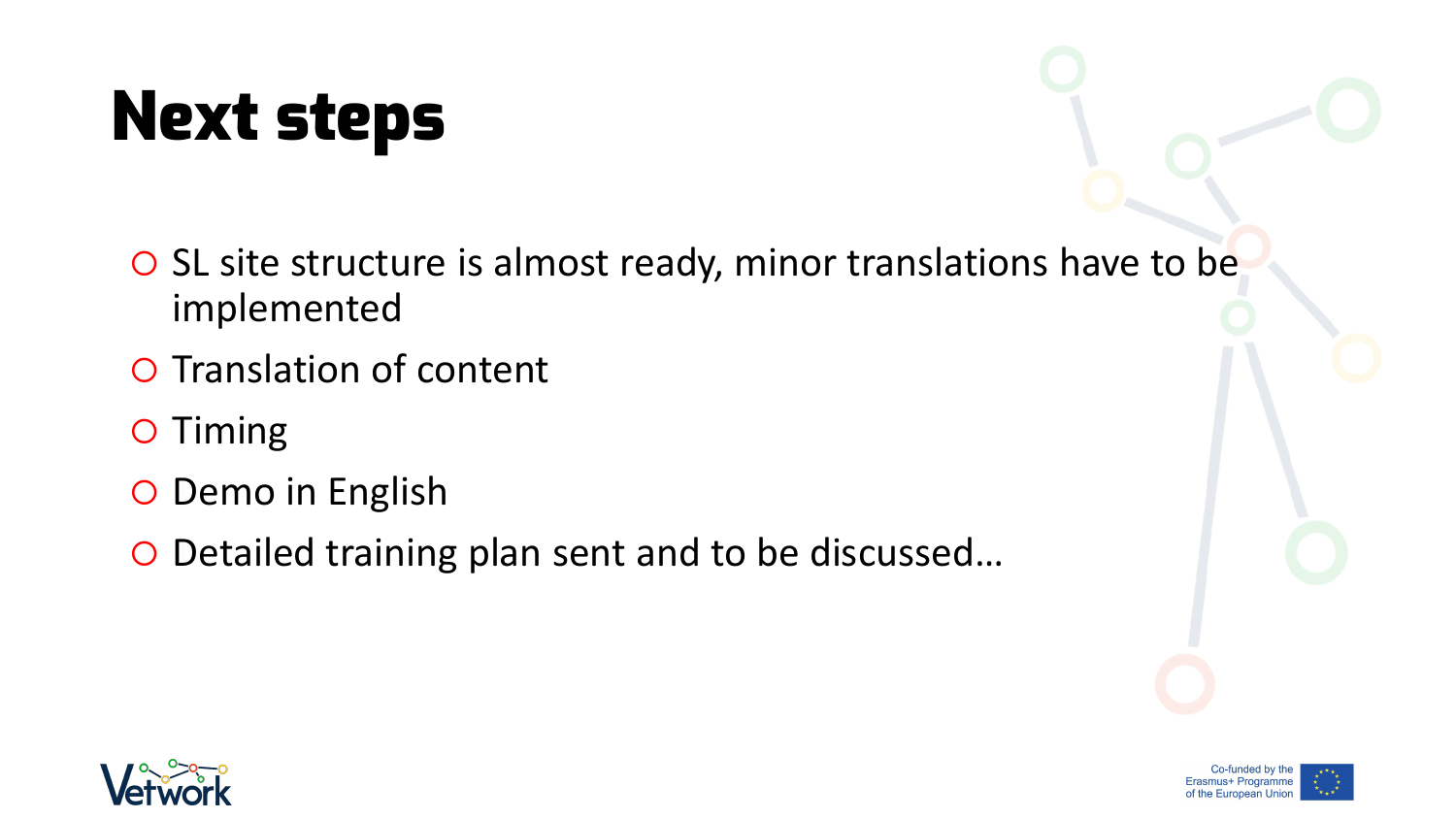## Project basics

**Title** Digital Culture for the 21st Century Vocational Education **Acronym** VETWork **Project ID** 2020-1-HU01-KA202-078760 **Program** Erasmus + KA2, Strategic partnership **Target group** VET teachers, trainers, managers **Beneficiaries** VET students **Partner countries** Hungary, Slovakia, Slovenia, Romania **Duration** 1st Sep 2020 - 31st May 2023 **Contact** PROMPT-H Information Technology Educational, Trade and Service Ltd.